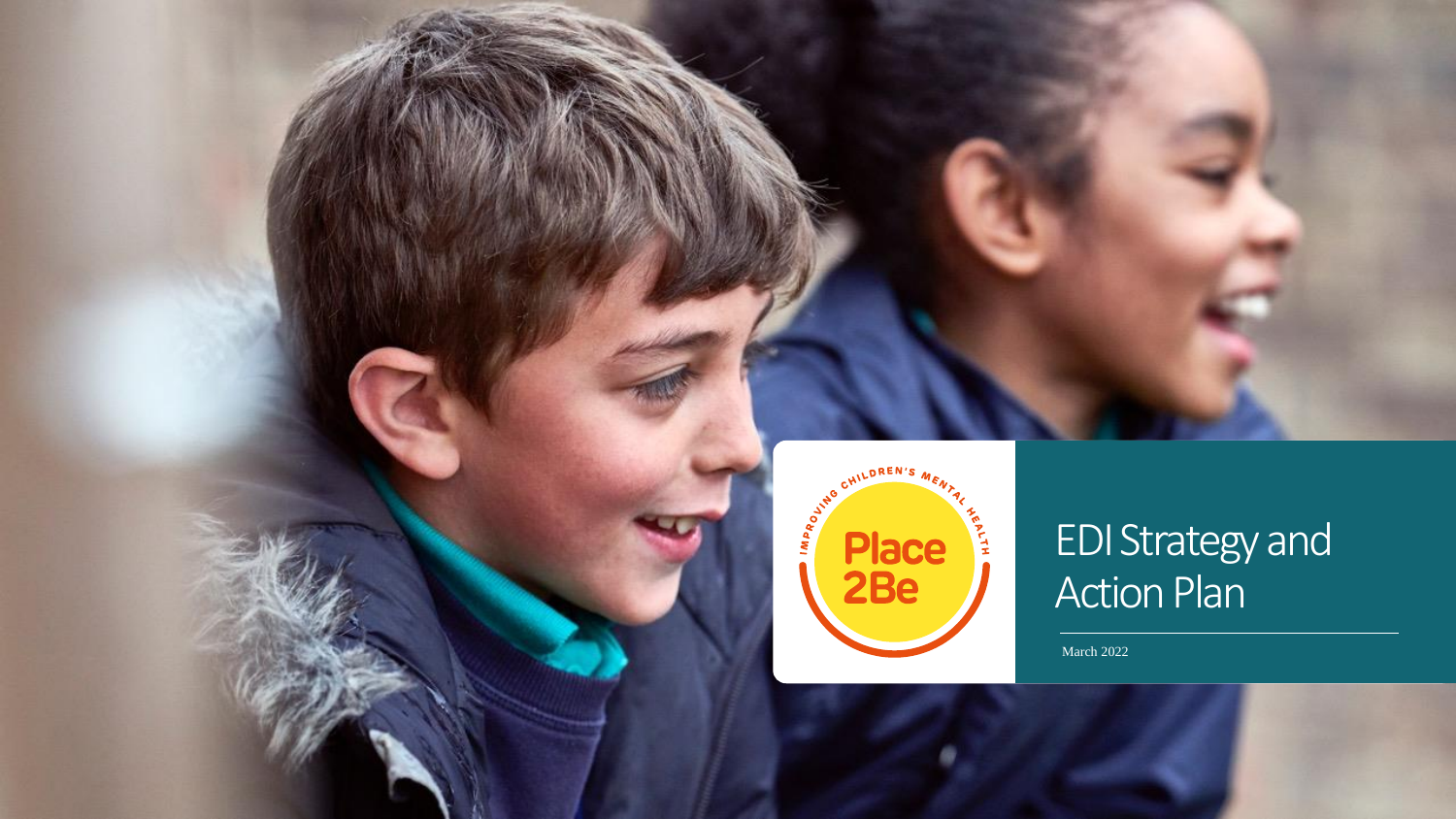At Place2Be we believe in the value of diversity and inclusion, not only in our workplace and in the school communities we support, but as an integral part of everything we do. Diversity makes us stronger. In an inclusive environment, everyone is able to be their best self and experience the full richness of their colleagues as no one feels the need to suppress who they are.

Our dedicated teams work in the heart of some of the most marginalised communities of the UK, supporting the mental wellbeing of children and families from a wide range of backgrounds, cultures, ethnic and socio-economic groups. We know that mental health issues disproportionately affect people from an ethnically diverse background and those from low-income families, where the stigma associated with mental health can create even greater challenges.

We are on a journey and totally committed to creating a fully inclusive Place2Be, where all of our community - whatever our background, colour, identity or beliefs - feel supported, nurtured, empowered and celebrated. We want to stretch ourselves, beyond what is comfortable, to make our organisation a place where everyone can thrive as individuals and feel they are part of something great.

We are therefore challenging ourselves to ensure that diversity and inclusion is fully embedded in everything we do, from our training and recruitment through to our clinical practice, our communications and organisational culture. We hope you will join with us on the journey, through the tough conversations and the smooth as step by step we grow in empathy and understanding and together build an organisation we are all proud of, delivering real impact for the children, families and communities we are here to support.

Simon Mackenzie-Smith Catherine Roche

Chair, Place2Be Chief Executive, Place2Be

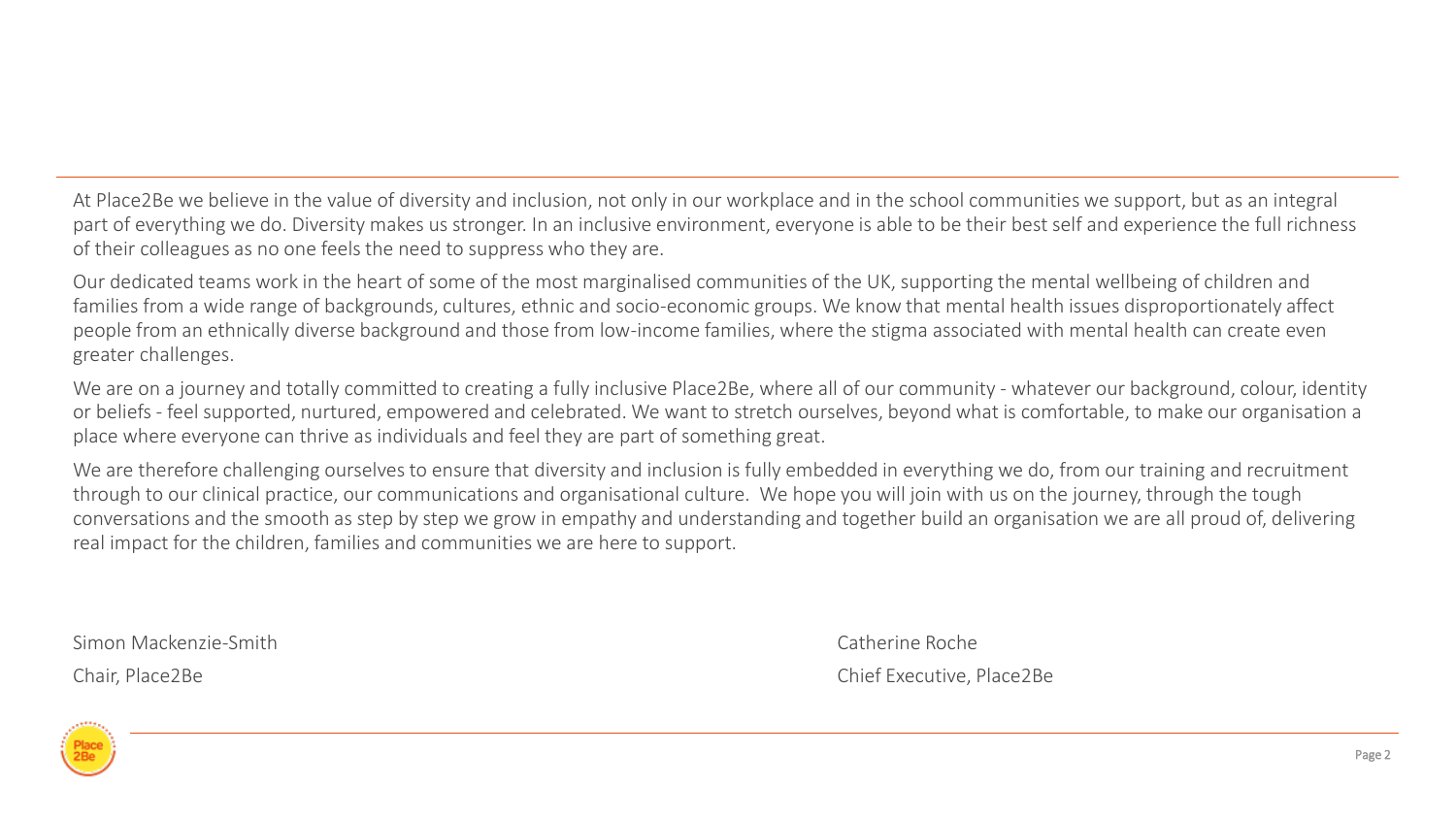## Our staff voice …

- We need to fully reach the local communities that we are working in
- We should make our voices heard within the broader mental health profession to challenge any form of discrimination and support action for a more diverse profession
- We have to create a fully inclusive organisation and to make sure that we give a voice to everyone across Place2Be
- We need to listen and understand your concerns, ensuring that issues highlighted are tackled as a community
- We have to hear and learn from our colleagues from diverse backgrounds, allowing them to share their experiences in a safe way

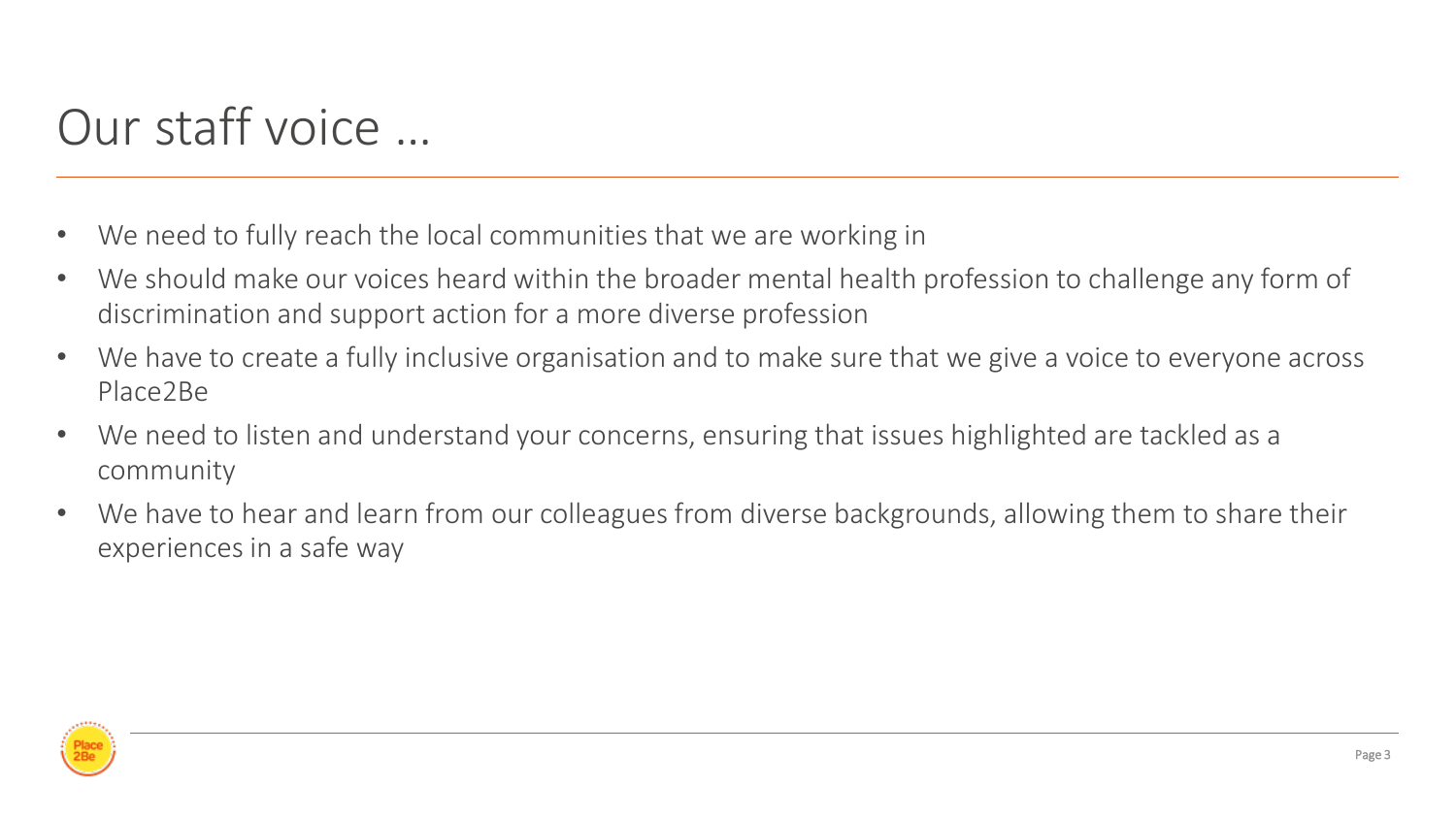## March 2022 - our work to date

Place2Be's [EDI Action Plan l](https://place2be.sharepoint.com/StaffInformation/Equality-Diversity-and-Inclusion/Pages/Diversity-and-Inclusion-Action-Plan.aspx)aunched in October 2020. It focuses on 5 commitment areas. These are outlined below, with an overview of actions completed in the past 6 months. The next phase will deepen and embed this programme of work.

- Our Practice: Area teams discussed service accessibility to identify trends and issues. We are now developing plans to tackle underrepresentation in key areas. We have developed a schools' webinar on Talking about Race which is being promoted via the Staffroom online platform; and a Key Stage 3 group intervention with support from PWC, to explore issues of race, identity and diversity.
- 2. Mental Health Workforce: We established a bursary scheme which awarded 28 funded places across Levels 2, 3 and Pg Dip. We are chairing the sector-wide Diversity and Inclusion Coalition which aims to create a more inclusive training environment. EDI training modules are now mandatory for all Counsellors on Placement and trainers in addition to staff.
- 3. Our People: Racial diversity of our staff and Board of Trustees is now over 20%; the introduction of a new recruitment system has assisted in removing bias and implementation of the 'Rooney rule' to ensure representation of candidates from diverse groups. An updated EDI Policy has been published and staff feedback is gathered via surveys. A reciprocal mentoring programme has been trialed and will now be rolled out to the wider organisation.
- 4. Learning: EDI training modules are mandatory for all staff, the People and Culture Committee has been established and the EDI Steering Group meets 6 weekly.
- 5. Communication: We have increased the number of celebrity champions from diverse groups; increased representation of diverse groups in promotional materials and platforms; and are giving a voice to a broad range of perspectives through web/intranet blogs.

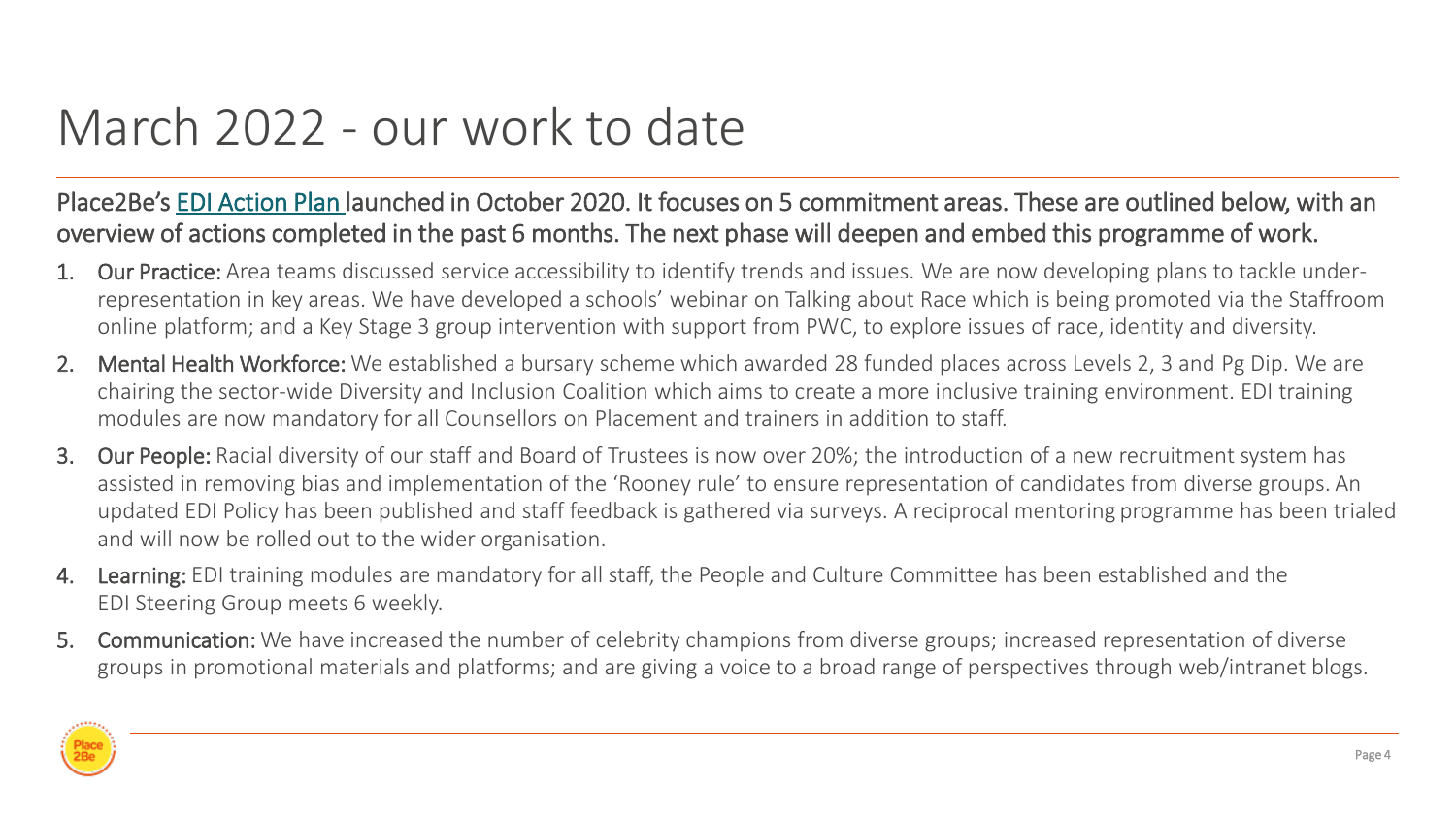# ACTION PLAN FOR 2022

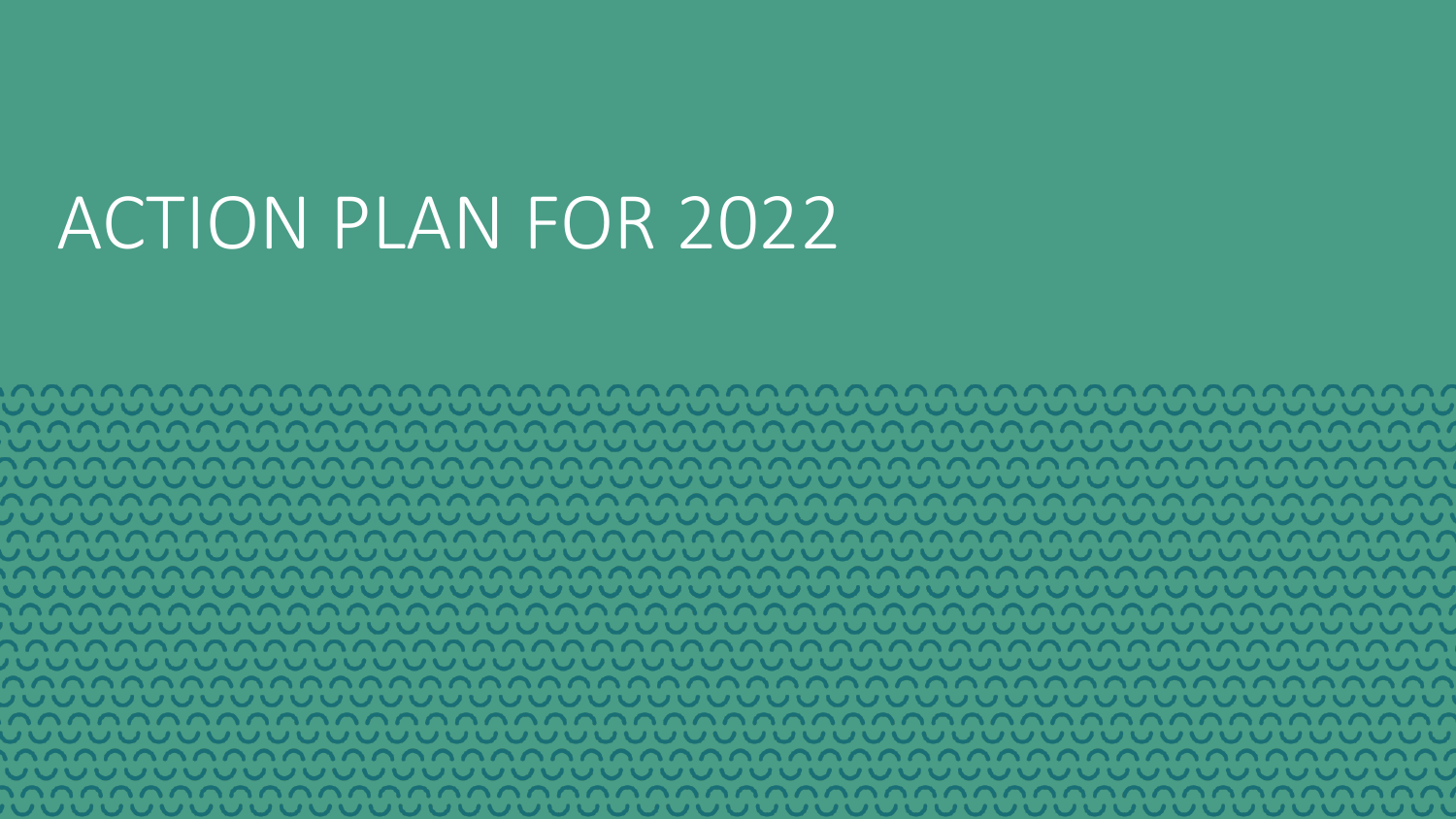### 1. Our Practice

| 1. Our Practice: Ensure our direct work in schools is accessible and delivers impact to the full school community |                                                                                                                                                                                                                                                                                                                                                                                                                                                 |                                                                                                                                                                                                 |  |  |  |
|-------------------------------------------------------------------------------------------------------------------|-------------------------------------------------------------------------------------------------------------------------------------------------------------------------------------------------------------------------------------------------------------------------------------------------------------------------------------------------------------------------------------------------------------------------------------------------|-------------------------------------------------------------------------------------------------------------------------------------------------------------------------------------------------|--|--|--|
| Actions                                                                                                           | Continued work                                                                                                                                                                                                                                                                                                                                                                                                                                  | Date for completion                                                                                                                                                                             |  |  |  |
| Use data to inform local<br>practice and plans<br>Tackling racism in<br>schools                                   | Targeted work in local schools to share good practice and address any significant service<br>accessibility issues.<br>Area action plan templates are being reviewed within regions to ensure consistency and good<br>practice examples to be shared at March 2022 Research Advisory Group.<br>Translation of relevant school materials to priority languages & use of available mental health<br>resources readily available in other languages | August '22: Review take-up<br>of services by ethnicity for<br>Place2Talk and targeted<br>support - measure for success<br>will be representation in line<br>with make-up of school<br>community |  |  |  |
|                                                                                                                   | Better understand barriers and put strategies in place to address under-representation of<br>Asian/Asian-British service users nationally.                                                                                                                                                                                                                                                                                                      | As above                                                                                                                                                                                        |  |  |  |
|                                                                                                                   | Review and refresh resources and equipment used in clinical practice to ensure<br>culturally appropriate. Working party in operation to bring a recommendation by May to Exec and<br>revised equipment list published by July for new schools. Dedicated funding from Story of<br>Christmas will support the replacement of equipment at existing schools.                                                                                      | <b>July 2022</b>                                                                                                                                                                                |  |  |  |
|                                                                                                                   | Pilot PwC programme underway in 5 partner schools. An evaluation strategy is in place along with<br>proposed delivery for years two and three, with continued support from PwC.                                                                                                                                                                                                                                                                 | Review outcomes July 2022<br>and findings to inform Y2/Y3                                                                                                                                       |  |  |  |
|                                                                                                                   | Anti-racism webinar for schools now tested and being promoted through the Place2Be Staffroom<br>in 2022 with live events taking place throughout the year, 40 members have attended to date.                                                                                                                                                                                                                                                    | Review take-up & feedback<br>July 2022.                                                                                                                                                         |  |  |  |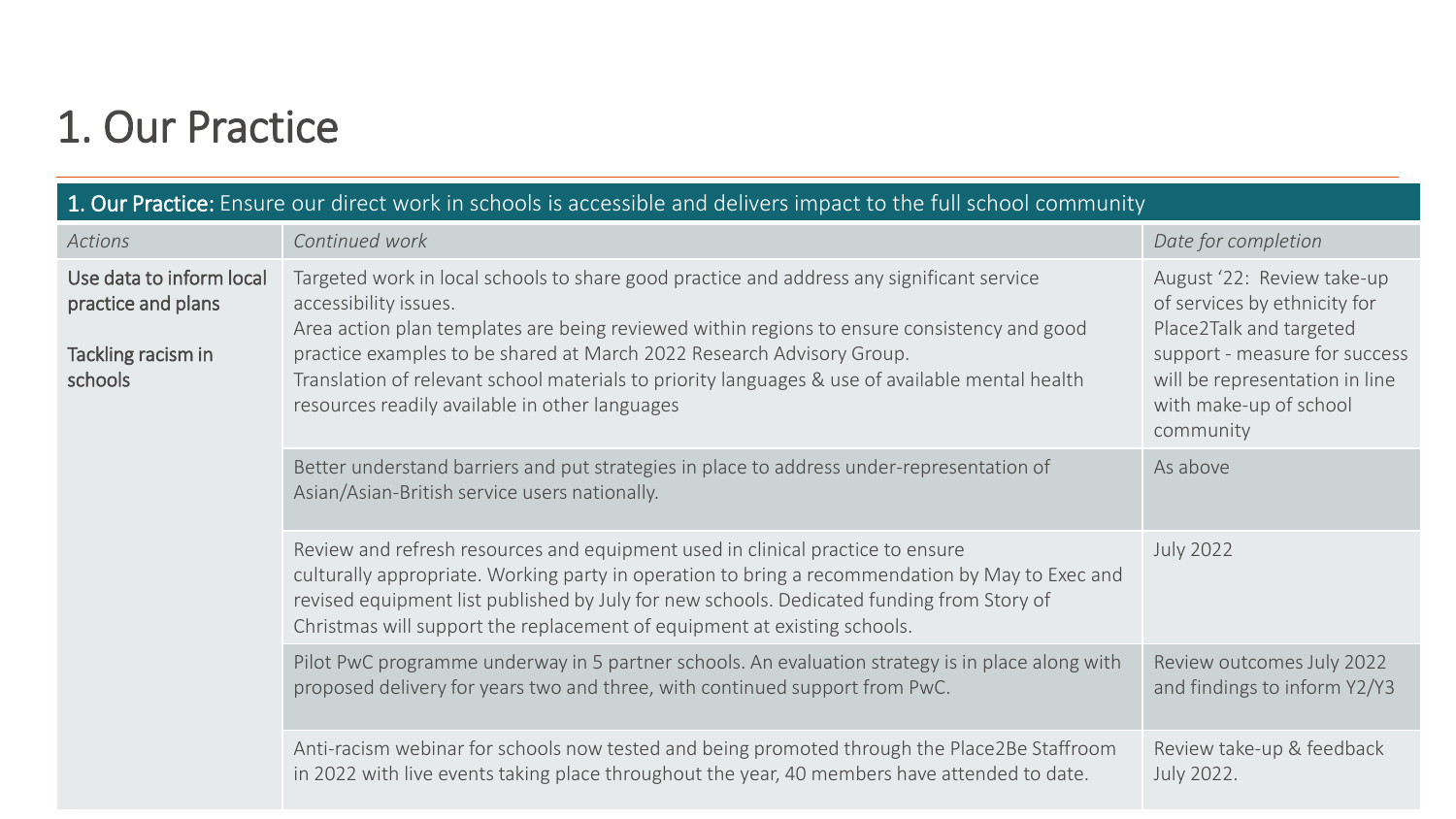## 2. Mental health workforce

#### 2. Mental health workforce: Promote the value of a diverse workforce and ensure that our training programmes are accessible to all

| Action                                                               | Continued work                                                                                                                                                                                                                                         | Date for completion                                                           |
|----------------------------------------------------------------------|--------------------------------------------------------------------------------------------------------------------------------------------------------------------------------------------------------------------------------------------------------|-------------------------------------------------------------------------------|
| Review of all training<br>programmes<br>Continuing to Chair and work | The content review of training programmes has started and an action plan with specific<br>milestones and goals is to be finalised to complete this work with the other programmes.                                                                     | Revision schedule &<br>responsibility<br>assigned/agreed by end<br>April 2022 |
| with the Coalition of mental<br>health sector training<br>providers  | Danielle Osjivbe-Williams and Marcelline Menjie have been commissioned to author<br>the Equality, Diversity and Inclusion Toolkit for Counselling and Psychotherapy programmes,<br>with the first draft due by September 2022 for peer review.         | January 2023                                                                  |
| Establish a bursary scheme                                           | Current trainer make-up comprises 14% from diverse backgrounds.<br>Recruitment of new trainers includes a specific focus on attracting candidates from diverse<br>backgrounds - target 20% by June 2023 in line with wider Place2Be People commitment. | Target 20% by June 2023                                                       |
|                                                                      | Continued support and engagement with 1 <sup>st</sup> bursary cohort of 28 participants.<br>Create new qualifications along with an entry level position and a number of bursaries for<br>trainee posts (July 2023)                                    | <b>July 2023</b>                                                              |

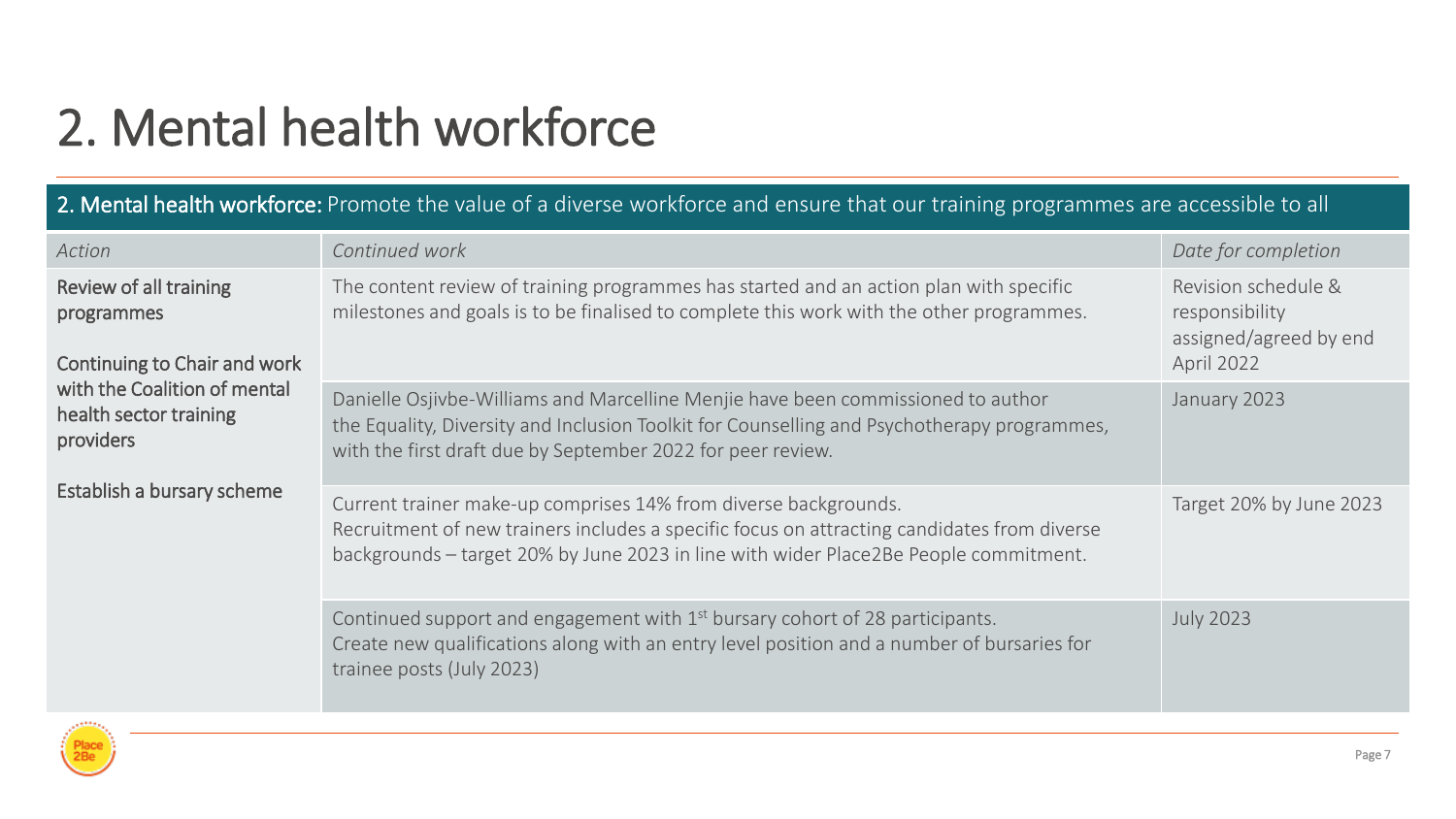## 3. Our People

| 3. Our People: Create an inclusive workplace to attract, retain and develop a talented team from all backgrounds and cultures |                                                                                                                                                                                                                                                                                                                                                                                                                |                                                                             |  |  |
|-------------------------------------------------------------------------------------------------------------------------------|----------------------------------------------------------------------------------------------------------------------------------------------------------------------------------------------------------------------------------------------------------------------------------------------------------------------------------------------------------------------------------------------------------------|-----------------------------------------------------------------------------|--|--|
| Action                                                                                                                        | Continued work                                                                                                                                                                                                                                                                                                                                                                                                 | Date for completion                                                         |  |  |
| Maintain minimum 20% of<br>workforce from a diverse<br>ethnic background                                                      | Maintaining 20% workforce target - now focussing on measuring through the staff survey on<br>questions : 1) 'People here are treated equally irrespective of ethnicity, gender, disability, age,<br>sexual orientation or religion' and 2) 'I feel a sense of belonging within Place2Be', aiming for<br>90% agree/strongly agree, up from 80% in December 2021                                                 | December 2022                                                               |  |  |
| Improving the racial<br>diversity of Executive and<br>Leadership Teams and<br><b>Board of Trustees</b>                        | Continue to ensure the recruitment of all trustee and senior role adverts are inclusive and<br>targeted at diverse groups                                                                                                                                                                                                                                                                                      | Ongoing                                                                     |  |  |
| Supporting career<br>progression of staff from<br>diverse groups                                                              | Wider roll-out of reciprocal mentoring to our leadership forum and executive team, expanding<br>to the protected characteristics of race, disability and LGBTQ+.<br>Continued implementation of the Coaching Apprenticeship.                                                                                                                                                                                   | December 2022 for<br>Reciprocal Mentoring and<br>December 2023 for Coaching |  |  |
| Better understanding of<br>turnover                                                                                           | Direct staff feedback via surveys, combined with feedback through our exit interviews                                                                                                                                                                                                                                                                                                                          | Ongoing                                                                     |  |  |
| Fostering a positive, open,<br>transparent and inclusive<br>workplace culture                                                 | Leadership Empowerment - specific focus on leaders from diverse groups<br>Continue to promote staff engagement in our EDI Steering Group<br>Create an LGBTQ+ Working Group<br>Establish a closer link between our 'Our Practice' and 'Our People' strand by ensuring we hire<br>and train a talented team from all backgrounds and cultures who serve as role models for<br>inclusion in our school community. | Review progress in<br>December 2022                                         |  |  |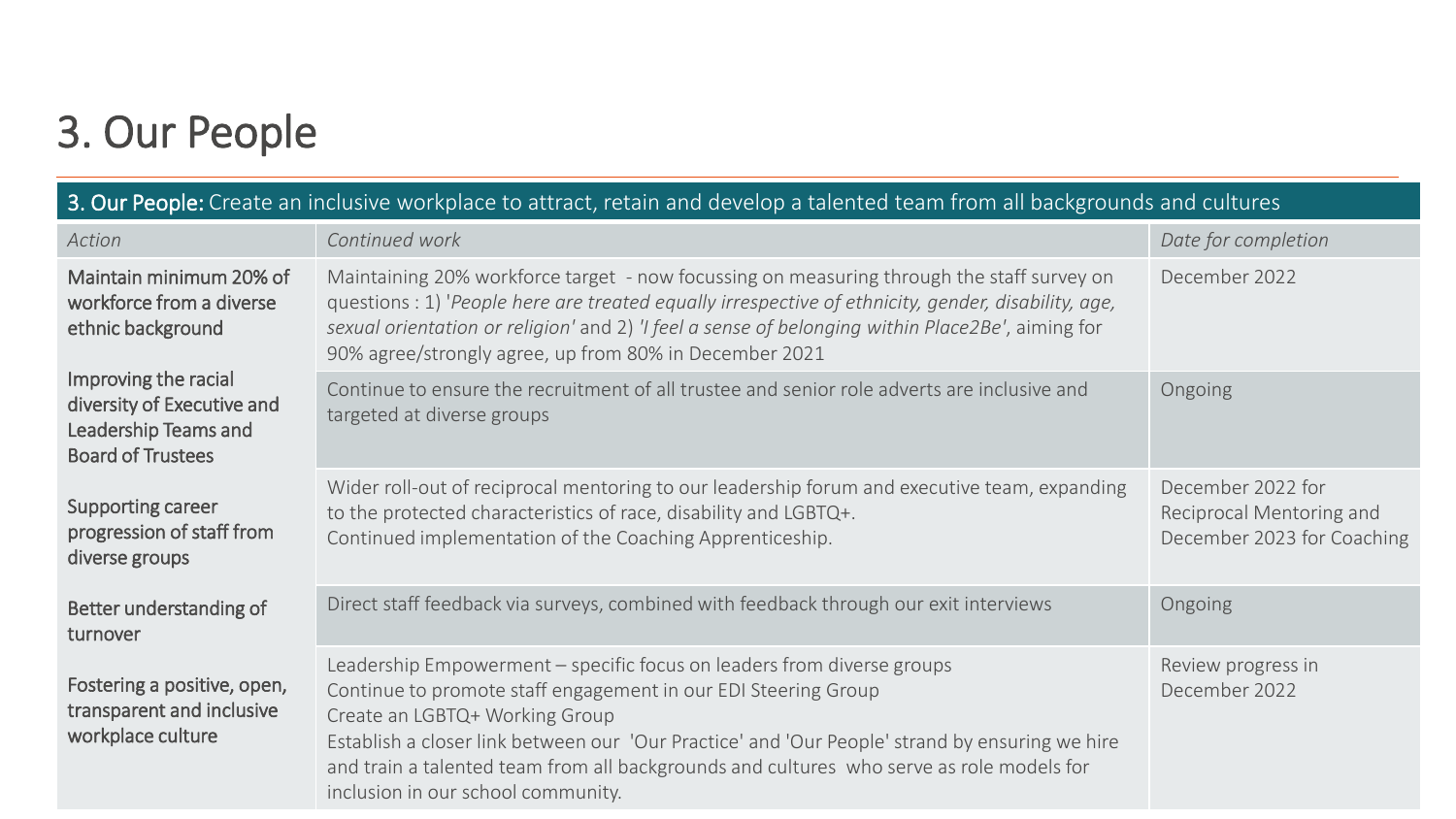### 4. Learning

| 4. Learning: Educate ourselves, establish and promote an open and honest dialogue about race, diversity and inclusivity within Place2Be |                                                                                                                                                                                                                                                                                                                                                                                  |                                                                            |  |  |
|-----------------------------------------------------------------------------------------------------------------------------------------|----------------------------------------------------------------------------------------------------------------------------------------------------------------------------------------------------------------------------------------------------------------------------------------------------------------------------------------------------------------------------------|----------------------------------------------------------------------------|--|--|
| Action                                                                                                                                  | Continued work                                                                                                                                                                                                                                                                                                                                                                   | Date for completion                                                        |  |  |
| Develop cultural humility<br>in all teams to maximise<br>cross cultural<br>understanding and<br>engagement.                             | Delivery of Include Me at Work - a programme for Place2Be staff to participate and reflect, in a safe<br>space, facilitated by PwC, includes two 90-minute sessions covering different types of bias, how<br>colleagues might mitigate against bias and consider ways to maintain the conversation between the<br>sessions.<br>Introduce Team-based Include Me at Work sessions. | Review in December 2022<br>(staff survey)                                  |  |  |
| Governance and staff<br>voice                                                                                                           | Ensure all new starters are completing the Inclusion Works modules as part of their induction.<br>Run a programme of knowledge/learning webinars (3-4 speakers in a year to reflect the protected<br>characteristics).                                                                                                                                                           | Review in December 2022<br>(staff survey)                                  |  |  |
|                                                                                                                                         | Staff Consultative Forum - continuing the office-based forum and commencing the school-based<br>forum in March 2022.                                                                                                                                                                                                                                                             | Review in December 2022<br>- effectiveness of fora and<br>via staff survey |  |  |
|                                                                                                                                         | Staff survey and pulse surveys continue to ask questions on EDI                                                                                                                                                                                                                                                                                                                  | July & December each<br>year                                               |  |  |
|                                                                                                                                         | Maintain focus on the Staff Consultative Forum and its roll out across the organisation before<br>exploring set-up of a Black Workers Forum.<br>Explore options to provide safe spaces for different groups and different protected<br>characteristics. Resource, appetite, and implications for other groups need to be considered.                                             | Review in December 2022                                                    |  |  |